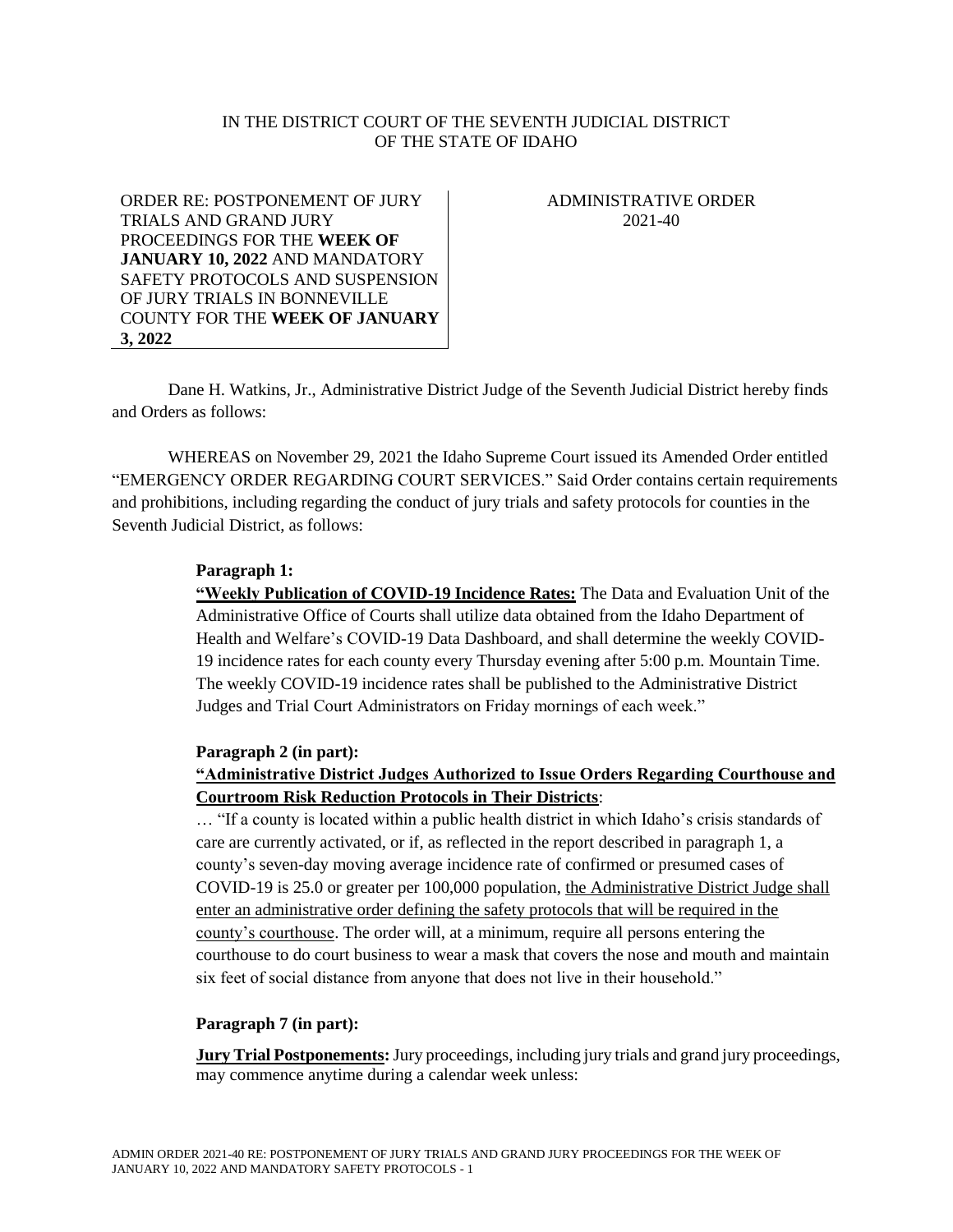- a. the county in which the jury trial is to be held is located in a public health district in which Idaho's crisis standards of care are activated; or
- b. the Administrative District Judge has determined that the county in which the prospective juror has been summoned to attend court has a seven-day moving average incidence rate of confirmed or presumed cases of COVID-19 of 25.0 or greater per 100,000 population as reflected on the Cases by County page of the Idaho Department of Health and Welfare's COVID-19 Data Dashboard available at [www.coronavirus.idaho.gov](http://www.coronavirus.idaho.gov/)

and,

## **Paragraph 8 Other Postponements Authorized by Administrative District Judge:**

Notwithstanding the conditions set forth in paragraph 7, an Administrative District Judge may, in the exercise of discretion, enter an order prohibiting the commencement of jury trials or the impanelment of a grand jury in a county where there are circumstances beyond the previously published incidence rates which pose a substantial increase in the health or safety risks to participants. Such an order shall be in writing and contain the factual basis for the determination and shall upon entry be submitted via e-mail to the Administrative Office of the Courts.

**WHEREAS**, the Honorable Dane H. Watkins, Jr. finds no counties in the Seventh Judicial District are a part of a public health district currently subject an active declaration of Idaho's crisis standards of care; and,

**FURTHER finds** that the seven-day moving average incidence rate of confirmed or presumed cases of COVID-19 is 25.0 or greater per 100,000 population in certain 7 th Judicial District counties as of **December 31, 2021**; and,

**FURTHER finds** that in Bonneville County, since a determination on December 24, 2021 that Bonneville County would be allowed to proceed with jury trials the week of January 3, 2022, the published incidence rates of COVID-19 have increased substantially over the past three calendar days and now exceed 25.0 per 100,000; and, that as of December 30, 2021, the incidence rate of confirmed or presumed cases of COVID-19 in Bonneville County is: 34.0; and, that this increase poses a health and safety risk to participants in Bonneville County, despite the previously published incidence rates;

# **THEREFORE, IT IS HEREBY ORDERED** as follows:

- 1. Jury Trials in Bonneville County scheduled for the week of **January 3, 2022**, are now hereby suspended; and,
- 2. Jury Trials and Grand Jury Proceedings are also suspended for the week of **January 10, 2022**  in the following  $7<sup>th</sup>$  Judicial District counties:

| . | ۰<br>IV. | —<br>v.i<br>----- |  |
|---|----------|-------------------|--|
|   |          |                   |  |